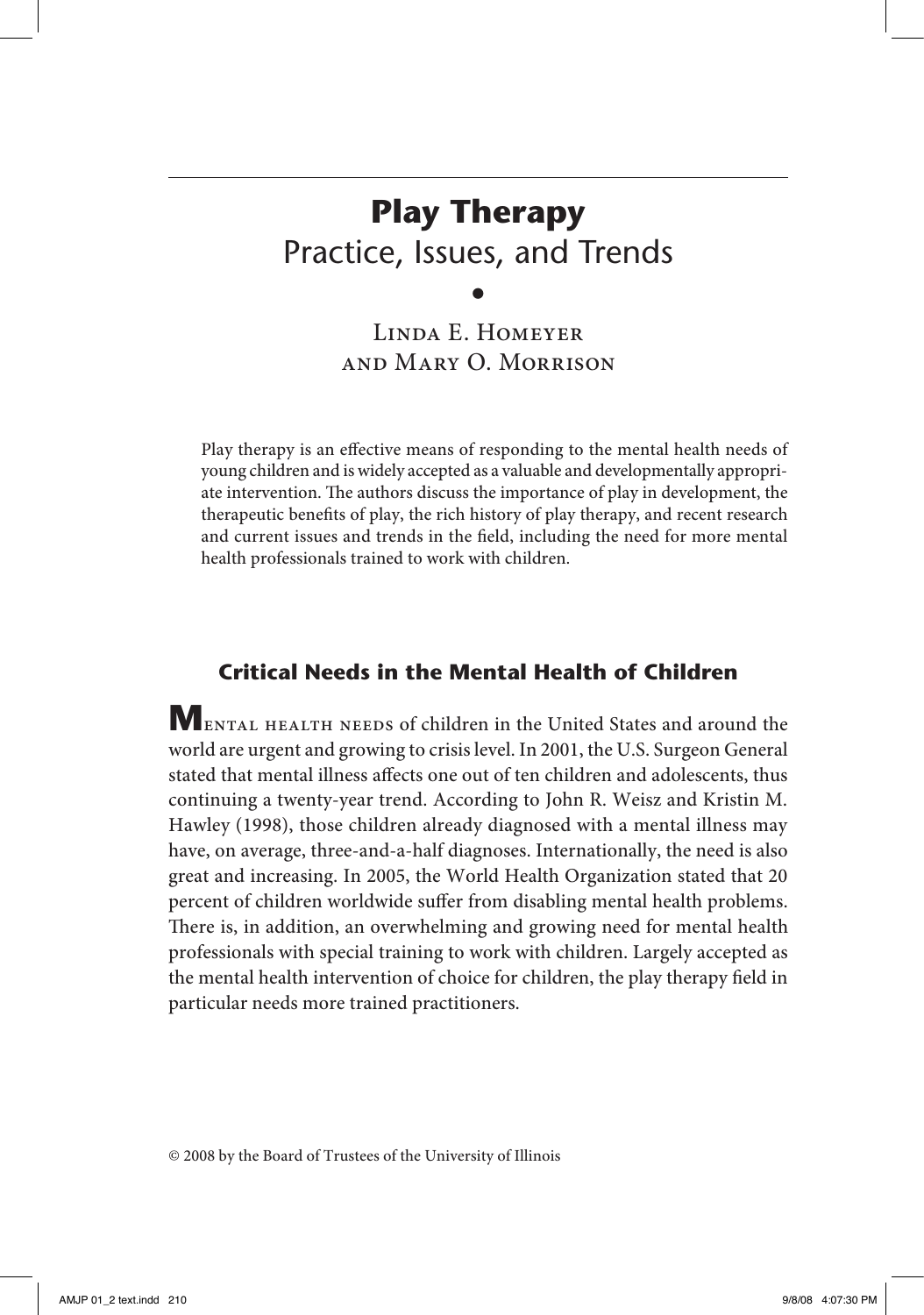#### **The Importance of Play**

Play is the natural world of the child. Children learn about themselves, others, and their world through play. In 1989, the Office of the United Nations High Commissioner for Human Rights identified play as a right for all children everywhere to achieve optimum development, and in 2007, the American Academy of Pediatrics issued a white paper (Ginsberg 2007) on the importance of play for healthy child development.

The 1990s, often called the Decade of the Brain, produced significant research identifying the critical role of play in brain development. This understanding has become so pervasive that the research is reaching the popular press, as demonstrated by articles in *Newsweek* (Begley 1997) and *Time* (Nash 2001). Research in neurobiological development and psychological trauma, as discussed by Phyllis T. Stien and Joshua C. Kendall in 2004 and by Bruce D. Perry and Maia Szalavitz in 2006, has demonstrated how play stimulates the neural structures in the brain and is critical for normal development. Perry (2006) has also discussed children's need for enrichment opportunities, provided in a sequential manner, to address neurological developmental issues. This includes play and play therapy to assist in treating children who experience severe trauma.

Bessel A. Van der Kolk's work on trauma has greatly informed the mental health field, including providing insight into children playing and replaying stressful and traumatic events. Trauma often remains stuck in the nonverbal parts of the brain—amygdala, thalamus, hypocampus, or brain stem. Meanwhile, the ability to think through life events and the ability to process these events takes place in the frontal lobes of the brain. "Fundamentally," says Van der Kolk (1994, 257), "words can't integrate the disorganized sensation and action patterns that form the core imprint of the trauma in the brain. Treatment needs to somehow incorporate the sensations and actions that have become stuck, so that people can regain a sense of familiarity and efficiency in their organism." Play provides physical activity, so that "playing out" the event assists the brain in moving the memory from the nonverbal parts of the brain to the frontal lobes.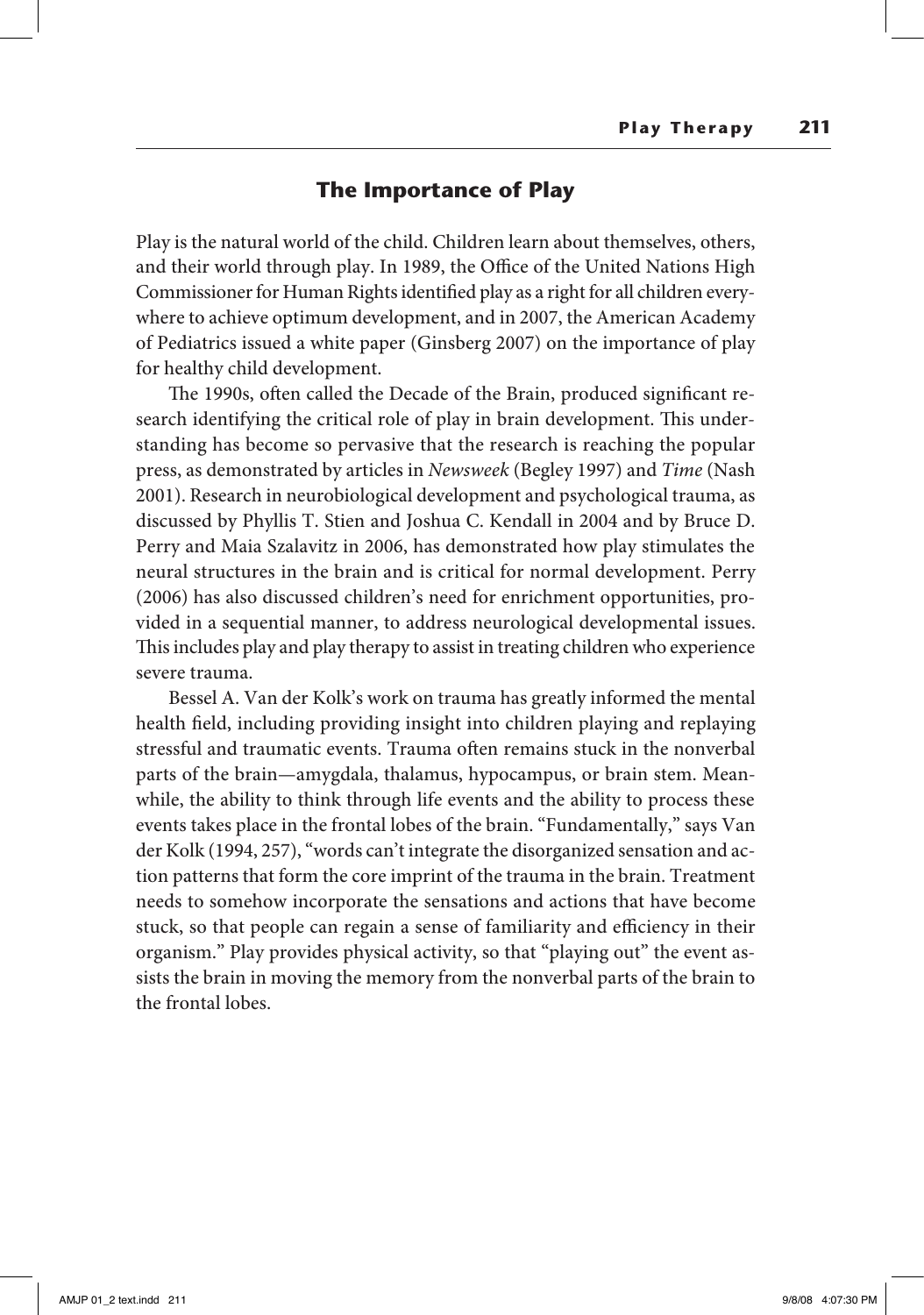## **Play as Therapy**

Charles E. Schaefer has discussed the therapeutic powers of play in numerous published works (1993, 2003a, and 2003b). He points out that play helps overcome resistance to therapy. In service to involuntary clients, play draws children and adolescents into a working alliance. In this nonthreatening environment, children and adolescents are more willing to engage in the therapeutic process. Play serves as a developmentally appropriate means of communication for children. Half a century ago, Jean Piaget (1951, 166) noted that play "provides the child with the live, dynamic, individual language indispensable for the expression of [the child's] subjective feelings for which collective language alone is inadequate." Not long after, Haim G. Ginott (1960, 243) coined the phrase, "toys are the child's words and play is the child's language." Play facilitates the child's ability to develop mastery that leads to a sense of efficacy and competence. During play, children are self-motivated to satisfy an innate need to explore and master their environment. Play also assists in the development of creative thinking. Creative thinking is the basis for problem-solving skills and the ability to experiment with a variety of options in play without fear of negative consequences. Play also offers a means to discharge strong emotions, bringing relief. Children use a variety of toys and materials to experience a cathartic release of tension and affect. Abreaction, the re-experiencing of previous events, can occur with a child reliving past stressful events and related emotions. During play, children are able to play out negative life experiences by breaking them into smaller parts, releasing feelings that accompany each part, assimilating each experience back into the view they have of themselves, and obtaining a new level of mastery.

According to Schaefer, using pretend play during role-playing allows children to try on different roles and try out alternative behaviors. Role-playing provides children with the ability to develop empathy as an attempt to understand other people in their lives. Use of fantasy in play allows children to learn more about themselves and their view of the world. Fantasy play gives children a sense of power and mastery that is not possible in their real world, resulting in an increased ability to regulate affect, reduce aggression, and generate positive feelings. Developing themes and metaphors in play gives meaning to life by shaping the child's belief systems. Metaphors enrich, structure, and energize childhood experiences.

Schaefer has also discussed the development of attachment in therapeutic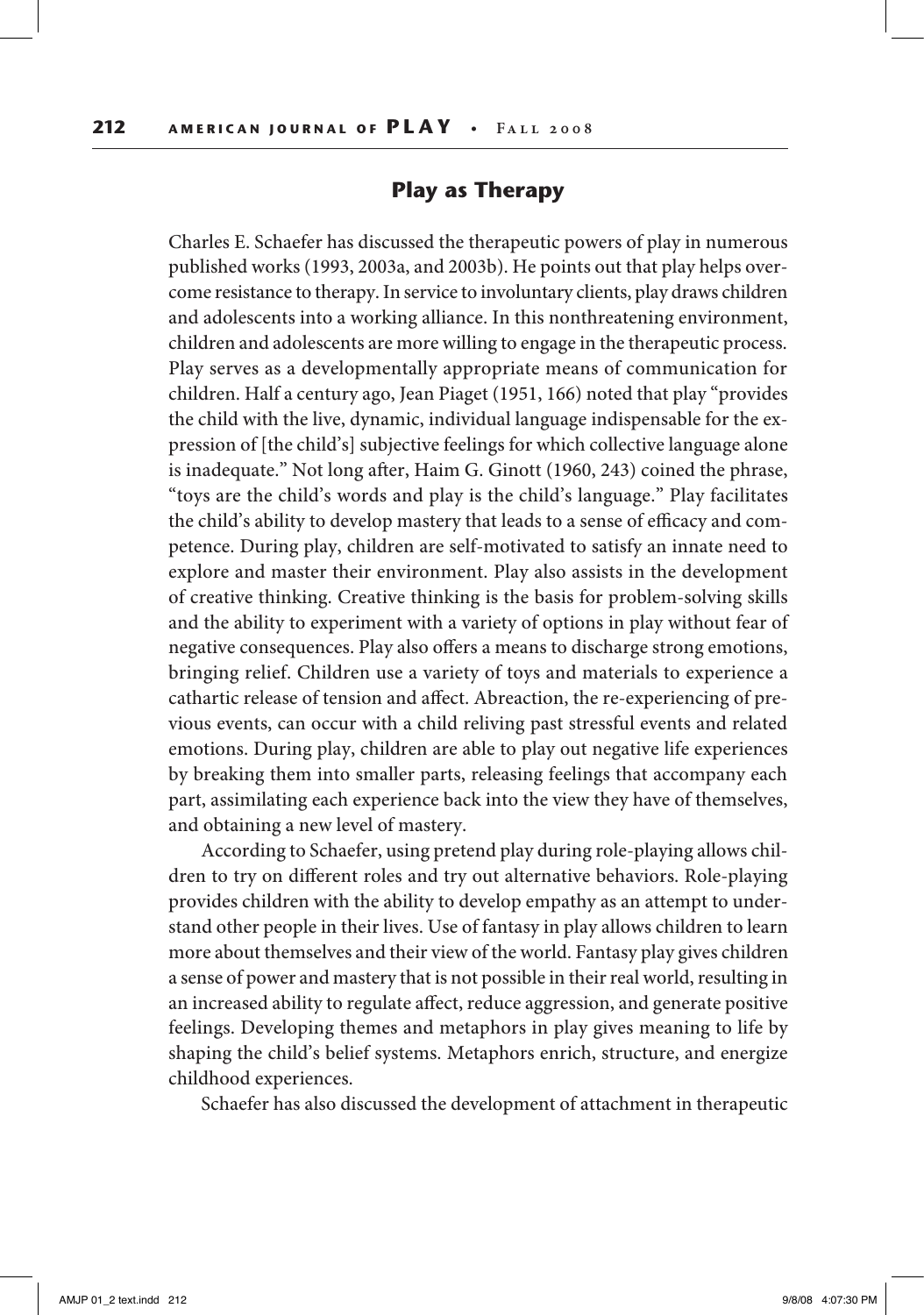relationships. The physical and sensorimotor play within the therapeutic relationship provides corrective emotional experiences, leading to new attachment formations. With strong attachment, children are able to enhance relationships. In these relationships, children learn to accept and solidify their sense of self. Reenacting distressing life experiences in play helps master fears. Through play, learning new, more functional and adaptive responses, incompatible with previous responses, weakens the stimulus-anxiety connections. For older children, adolescents, and adults, game play is a more developmentally advanced form of play. Game play—learning to play by the rules, take turns, and be a gracious winner or loser—is a primary means of socialization. Following the rules and pacing required of playing a game with others helps distractible children and teens focus and sustain attention. Finally, Schaefer has reminded us that enjoying play is also therapeutic. Participating in a pleasurable and fun activity contributes to a sense of well-being, provides an antidote to the stress of living, and uplifts and restores the spirit.

Occupational therapists, child-life specialists, speech therapists, physical therapists, and many other human service providers use therapeutic play with toys and games to facilitate treatment goals respective to their disciplines. Such play engages children and helps prepare them for surgical procedures, encourages verbalization, and aids the development of gross and fine motor skills, among other benefits.

# **The Practice of Play Therapy**

Play therapists are mental health professionals trained specifically to use children's play as the basis of therapeutic interaction. It is within play—children's natural form of communication—that the dynamic of therapy occurs. Children's play is a symbolic expression of their world. By the age of two to three, children are typically able to imbue symbolic meaning onto their play. For example, in a play therapy session, a child may use a dinosaur to represent his aggressive father. During such a symbolic play scene, the child may add growls and emotional expressions while involving the dinosaur-father in interactions with other animal-family toys. Symbolic play allows children to express the unmanageable in manageable ways. In this example, it could be frightening for a child to talk about the anger his father expresses. However, playing provides the emotional distance necessary for communication.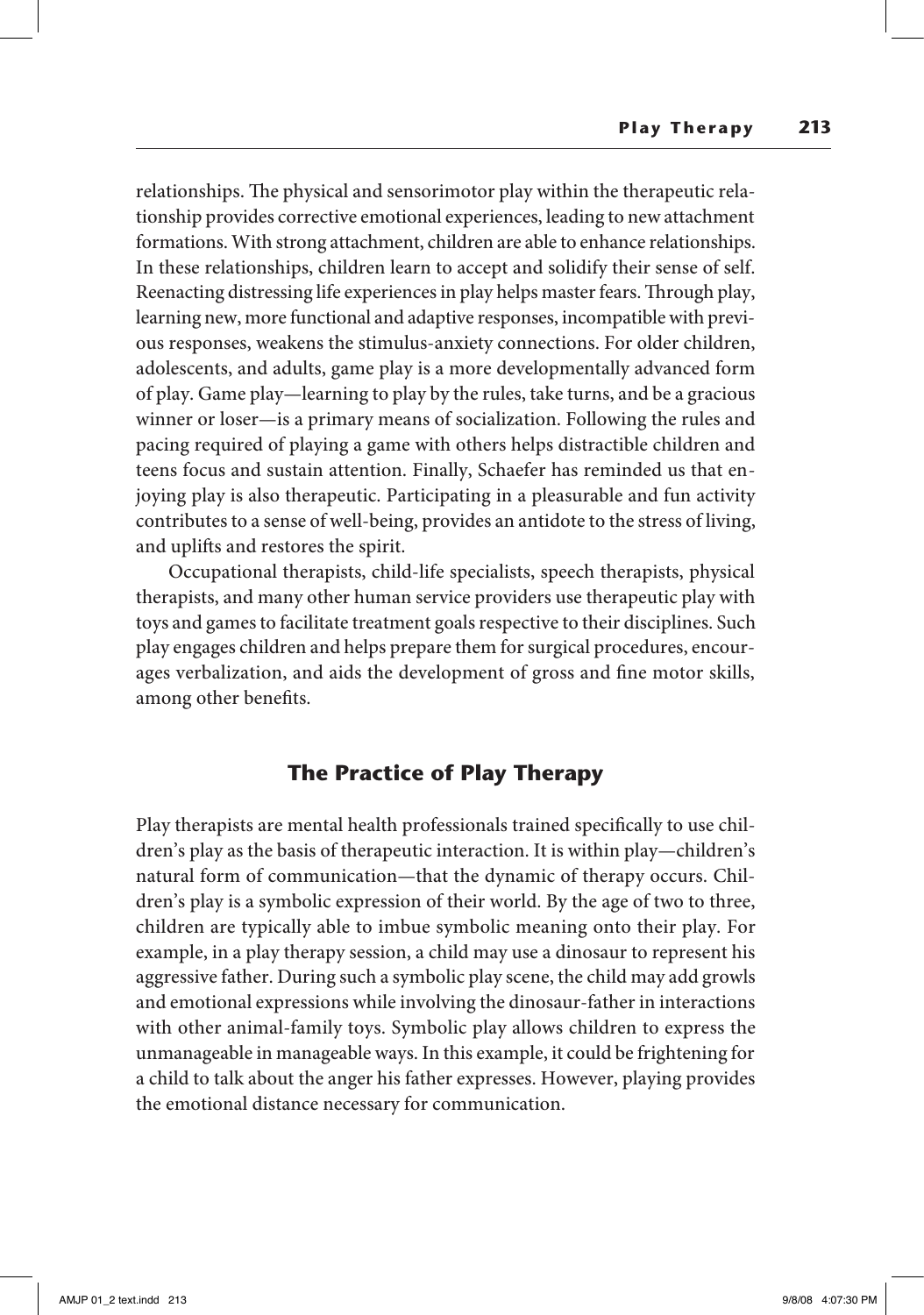The Association for Play Therapy (2008) has defined play therapy as "the systematic use of a theoretical model to establish an interpersonal process wherein trained play therapists use the therapeutic powers of play to help clients prevent or resolve psychosocial difficulties and achieve optimal growth and development." Play therapists watch for patterns and themes in children's play in order to make responses that produce therapeutic movement and ultimately catharsis (Landreth 2002). As John A. B. Allan (1997) has noted, the difference between play and therapy is the therapist's ability to think analytically about everything that is going on in the session verbally, nonverbally, and symbolically in the child's play and artwork.

Toys allow for creative and emotional expression, testing of limits, and role-playing reality, and play therapists have a sound theoretical rationale for selecting and placing toys and materials in a play therapy playroom. Types of toys include, but are not limited to, dolls and dollhouses, play kitchens, building blocks, farm and wild animals, toy knives and swords, dress-up costumes, art supplies, musical instruments, and puppets (Landreth 2002; Kottman 2003; O'Connor 1991). Some therapists may include games that facilitate discussion and social skills development. Each play therapist's theoretical orientation dictates whether play with the toys and games is child directed or directed by the professional.

Play therapy has a rich history of practice and research. The development of play therapy paralleled the development of the mental health field in general. During the zeitgeist of the early twentieth century, Anna Freud (1928) and Melanie Klein (1932) wrote about applying psychoanalysis to children, and Margaret Lowenfeld (1935) wrote about allowing children to use play to teach her how to understand their world. Since that early work, play therapy has integrated most of the leading counseling theories. Virginia M. Axline (1947), one of the most well-known figures in the field, adapted Carl Rogers's personcentered theory into child-centered play therapy. Louise Guerney (1983) and Garry L. Landreth (2002) have continued to popularize child-centered play therapy. Working at approximately the same time as Axline, Clark Moustakas (1959), the existential theorist, developed and discussed extending that theory to children and called it relationship play therapy. Allan (1997), noted above, provided the field with seminal work in Jungian-based play therapy, while Violet Oaklander (1988; 2006) did the same for gestalt-based play therapy. In today's mental health environment, cognitive behavioral therapy (CBT) is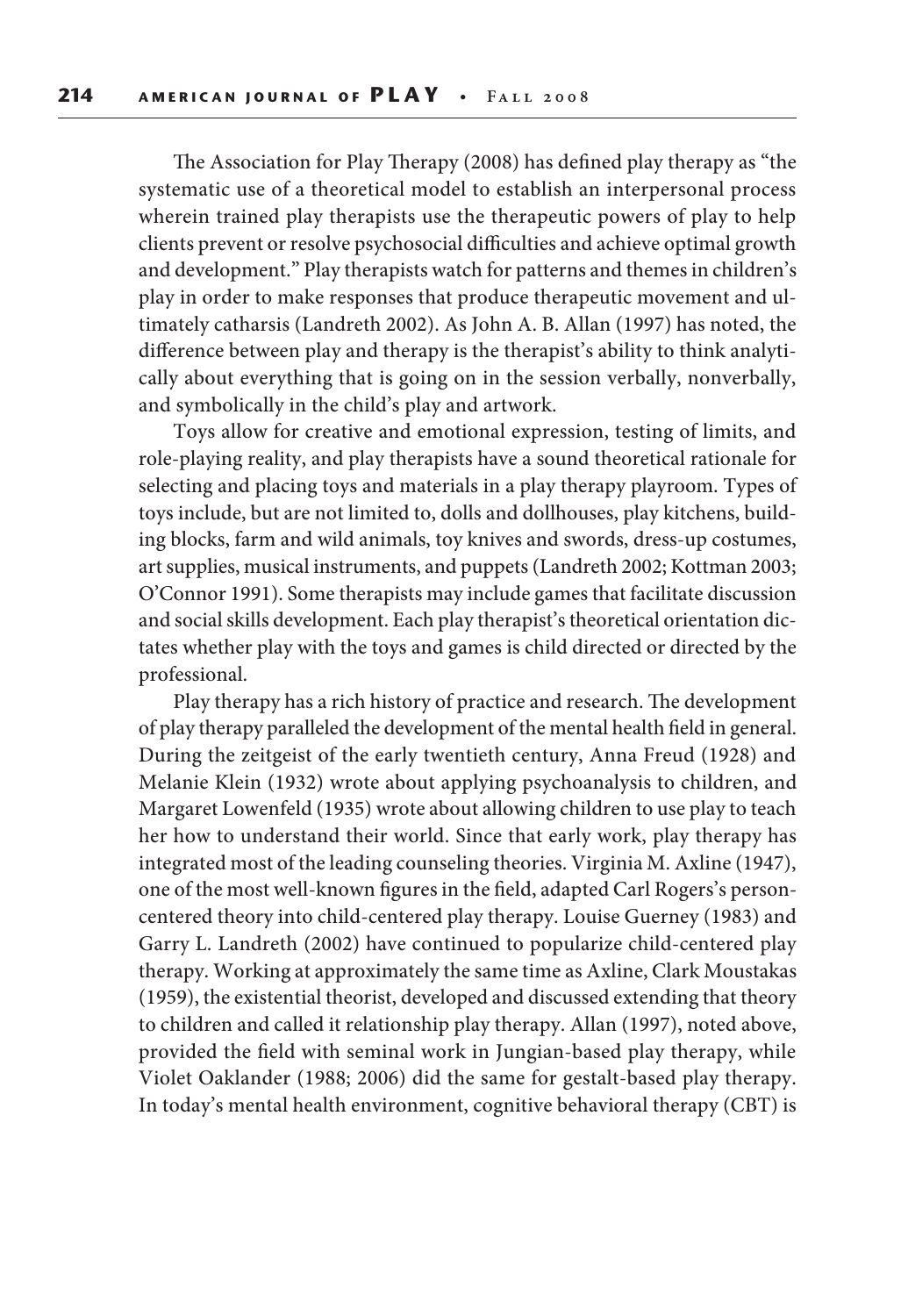popular. Susan M. Knell (1993) has been especially influential in this arena. Terry Kottman (2003) has brought Adlerian individual psychology play therapy to us, and object relations play therapy, as articulated by Helen E. Benedict (2006) has helped the field understand how to work with damaged relationships and attachments from its perspective.

Other models of play therapy have also assisted mental health work with children. Ann M. Jernberg's book *Theraplay* (1979) and Viola A. Brody's book *The Dialogue of Touch: Developmental Play Therapy* (1993) provided models for working with children who have attachment issues. Kevin O'Connor's ecosystemic play therapy (1991) has assisted play therapists in understanding the impact of the variety of systems that affect children's functioning. Schaefer (2003b), cited above, articulated prescriptive play therapy, a framework of integrating a variety of play therapy theories and techniques to develop individualized plans of intervention. In *Experiential Play Therapy* (1997), Carol C. Norton and Byron E. Norton posited that play therapy best intervenes with children in the mode in which children function—that is, in experiential rather than cognitive ways.

Using play to engage the entire family in mental health services may be a preferred mode of intervention. Schaefer, Eliana Gil (1994), and Lois J. Carey (1998) have written extensively on family play therapy, and Steve Harvey (2006) has developed what he calls dynamic family play therapy, an action-oriented intervention that uses play to activate the creativity of family members and help them adapt to conflicts.

Involving parents in the therapeutic process has proven very effective. Several different approaches rely on the strength of the parent-child relationship as a significant factor in healing. Research has supported the effectiveness of therapeutic approaches involving parents from many backgrounds, ethnicities, and mental health problems. After a decade of research and practice, Bernard G. Guerney and Louise F. Guerney described their development of filial therapy in 1964. Filial therapy trains parents in basic child-centered play therapy skills and procedures. Parents learn to follow the child's lead, reflect the child's feelings, describe the content of the play, and set limits. Landreth later introduced a ten-session model based on the Guerneys' work, and in 2006, answering the call in the mental health field for more manualized treatments, he and Sue C. Bratton formally developed a protocol for this ten-session model known as childparent relationship therapy (CPRT). In both the Guerney and the Landreth/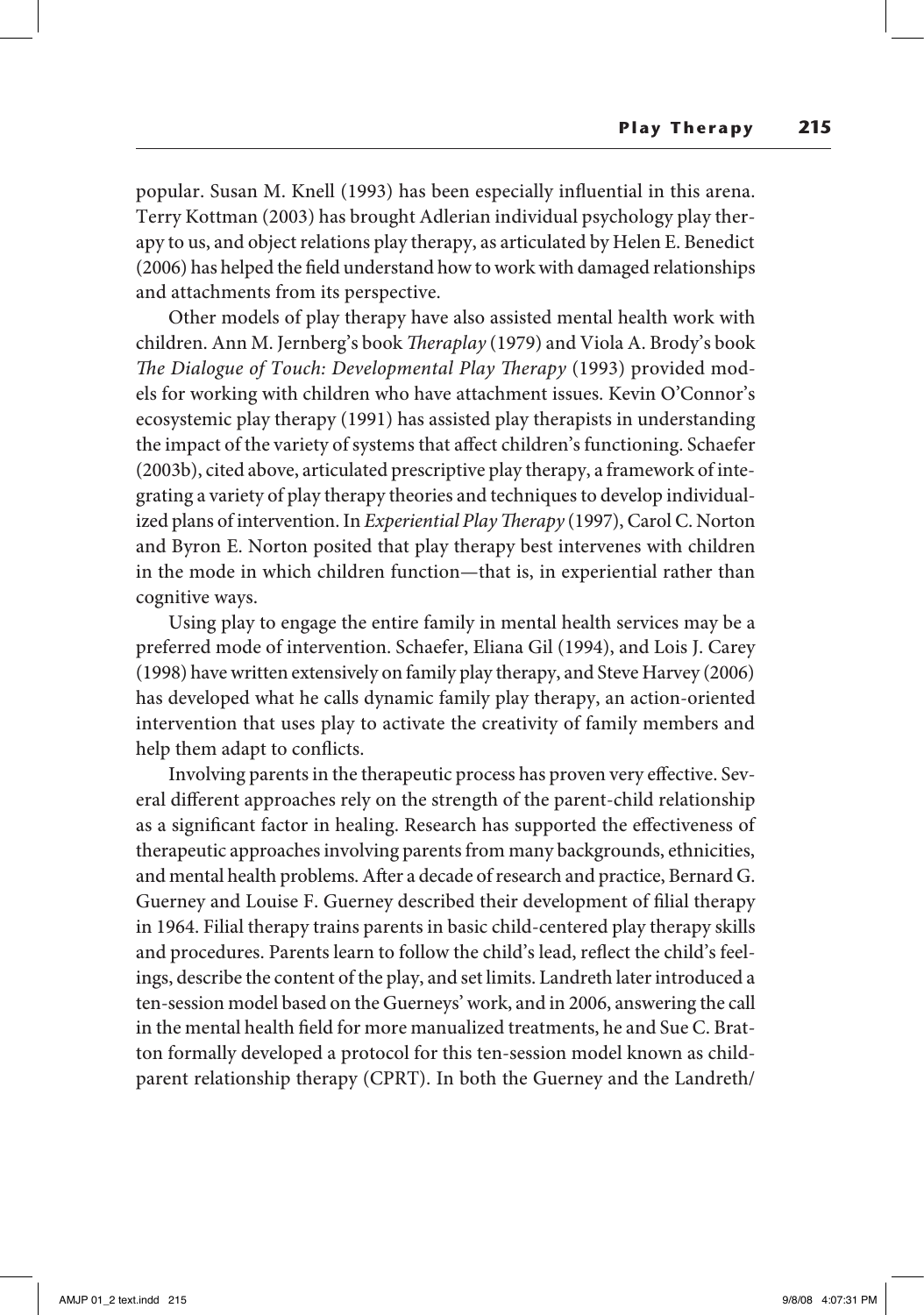Bratton models, a mental health professional trains and supervises parents in weekly parent-child play sessions to reduce children's behavioral problems and strengthen the parent-child relationship.

In addition to her aforementioned contributions to play therapy for children, Jernberg (1979) has described the use of touch to connect the parent and child in a closer and more secure relationship. The parent and therapist work together with the child as the parent learns to respond more empathetically and to understand the child's nonverbal communication through a playful approach. Children who have attachment difficulties can benefit from this model. Research studies conducted in Germany and Finland have also found promising results for this therapeutic approach (Wettig, Franke, and Fjordbak 2006).

Parent-child interaction therapy (PCIT), developed chiefly by clinical psychologist Sheila M. Eyberg, is an evidence-based treatment for disruptive behavior in preschoolers (Brinkmeyer and Eyberg 2003). PCIT focuses on improving the parent-child relationship by changing the parent-child interaction pattern. Drawing on both attachment and social learning theory, PCIT uses two phases of treatment to teach parents new ways of interacting with their child. In phase one, parents learn to give attention to the child's positive behaviors while the child plays. In phase two, therapists coach parents in parent-child sessions to praise appropriate play behaviors and ignore inappropriate play behaviors.

Sandtray therapy, a form of play using miniature figures and a tray of sand, has become an important approach with adolescents, adults, couples, and families. Dora Klaff, a Jungian therapist influenced by Eastern mysticism, advanced this therapy in Switzerland in the 1950s and 1960s. She called it Sandplay, and it became popular worldwide. Lois Carey, a long-time proponent of the Klaffian approach, described it in detail in 1998, and that same year, play therapists and counseling educators Linda E. Homeyer and Daniel Sweeney discussed it from a theoretically inclusive approach. Sandtray therapy gives children opportunities to speak through scenes they build in the sand, much the way Lowenfeld (1935) indicated clients "speak with their hands."

Two recent research projects explored treatment effectiveness of group sandtray therapy. In 2007, Mon-hsin Wang Flahive and Dee C. Ray determined that group sandplay is an effective treatment intervention for preadolescents with behavior problems. The following year Yu-Pei Shen and Stephen A. Armstrong showed how group sandplay with seventh-grade girls improved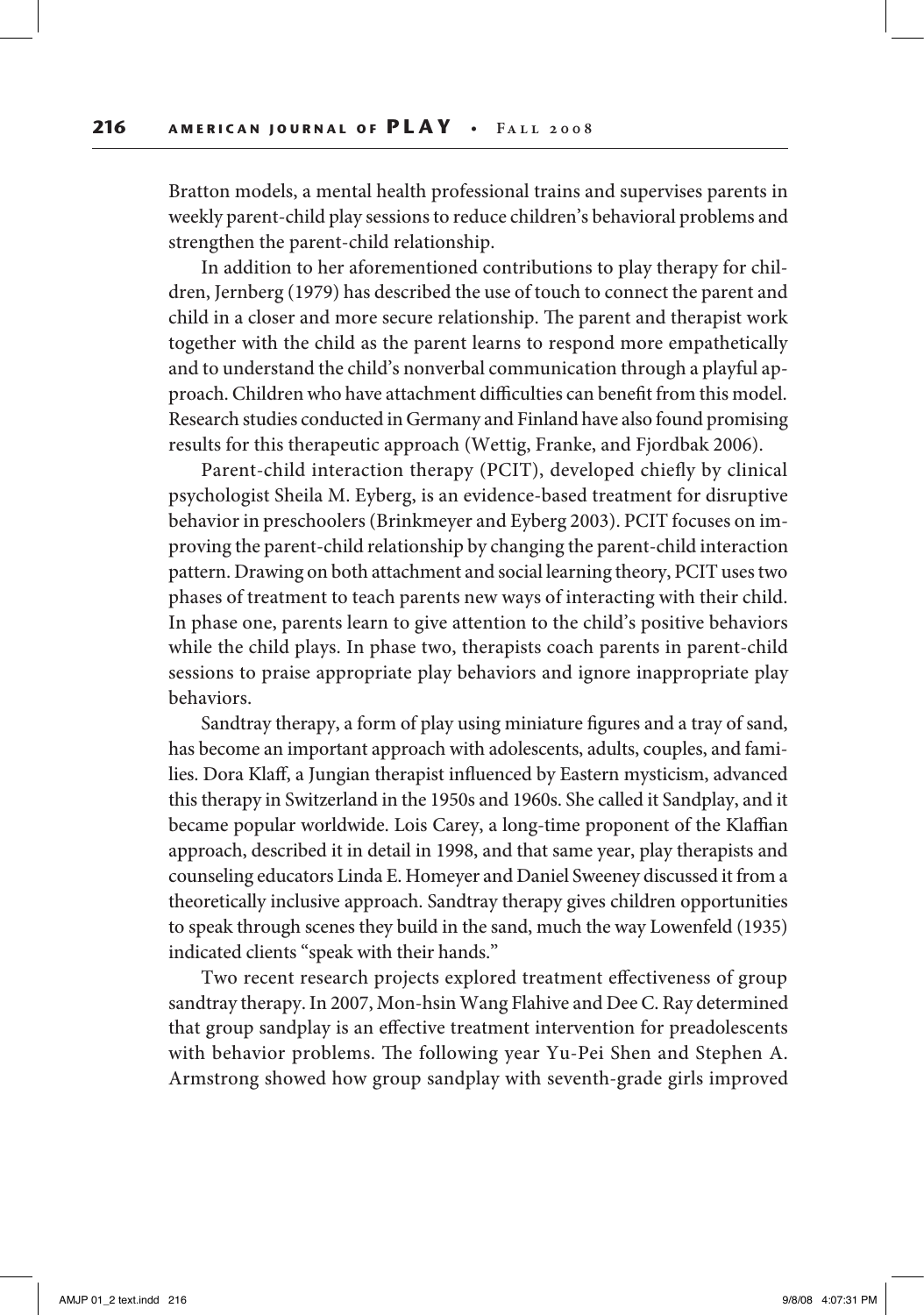self-esteem in areas of academic competence, physical appearance, and global self-worth.

Such play interventions with older children and adolescents often have the goal of using play to help them feel more comfortable and, therefore, more willing to talk about feelings and experiences (Gallo-Lopez and Schaefer 2005). S. R. Slavson first considered the need for specialized treatment attending to the developmental needs of preadolescents in 1945. More recently, Jill Packman and Bratton (2003) found an activity-based approach effective with preadolescent learning-disabled students who exhibited behavioral problems at home and school. Such play-based interventions often involve the use of symbolic expression to help adolescents express themselves and allow clients to have a safe distance between themselves and reality (Bratton and Ferebee 1999; Malchiodi 2005). In 2003, Schaefer promoted play therapy across the life span to encourage the use of the language and benefits of play for a wide age range.

## **Issues in Play Therapy**

The play therapy field faces a number of issues. Among the most important is the critical need for an increase in the number of mental health professionals trained in play therapy. Play therapy presentations at professional conferences and other continuing education opportunities are in growing demand, and graduate schools need to offer more play therapy course work and clinical supervision opportunities.

The Association for Play Therapy (APT) maintains a directory of universities in the United States that offer graduate-level play therapy courses, clinical practica, and internship experiences. In 1989, 33 universities offered course work in play therapy (Landreth 2002); by 2004, that number had grown to 104. In the last four years, it has increased 40 percent, to 146 universities. Of this total, 99 of these universities offer clinical experiences. This increase in graduatelevel training is immensely encouraging. To promote continued growth, APT is working with play therapy faculty members at doctorate-granting institutions to develop programs similar to the Center for Play Therapy at the University of North Texas. Centers such as this will train future play therapy faculty, generate play therapy research, and provide additional graduate-level course work and continuing education opportunities.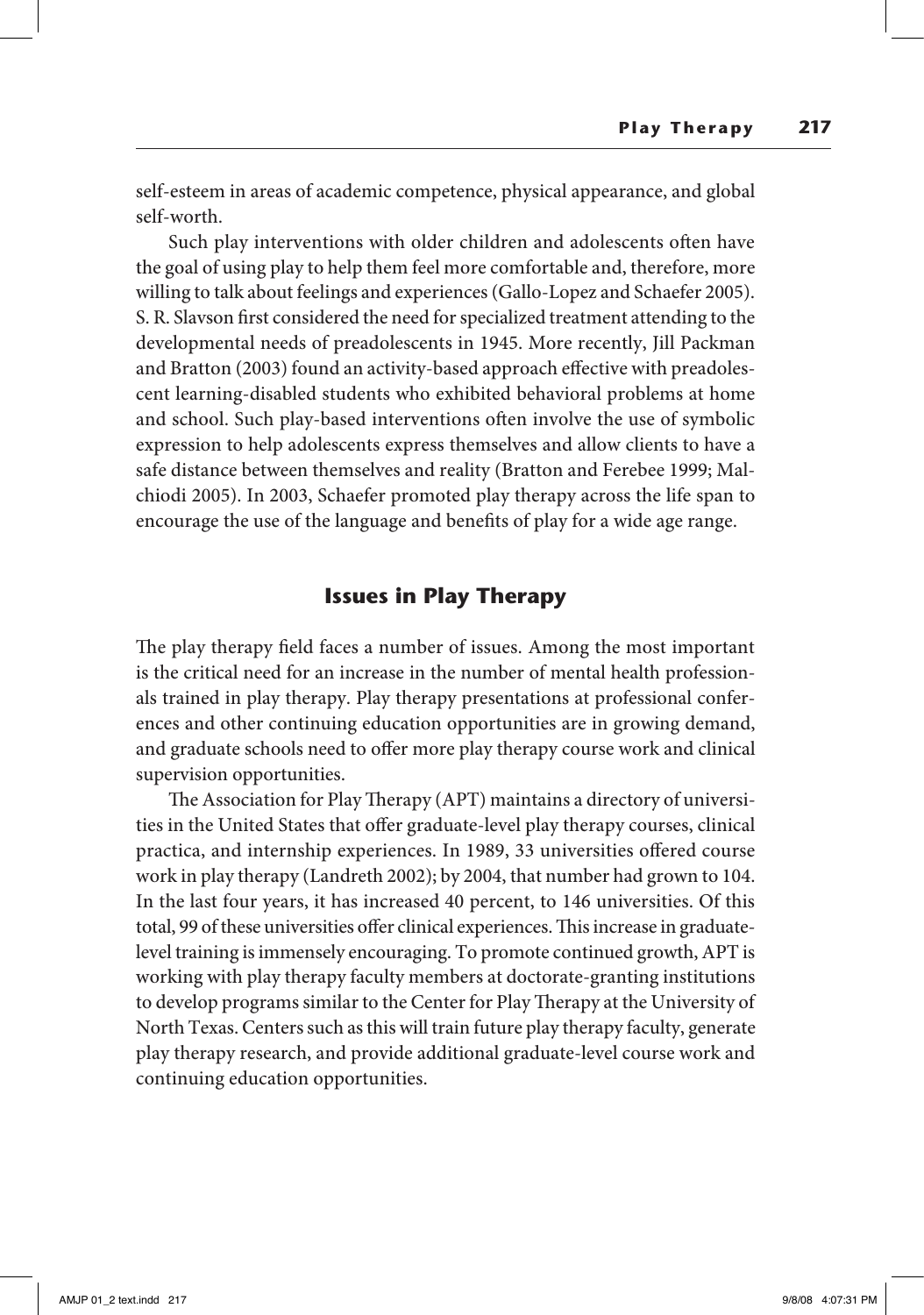The growth of national professional associations is also helping meet the international mental health needs of children. The APT emerged in the United States in 1982, followed by the Canadian Association of Child and Play Therapy (CACPT) in 1987 and the British Association of Play Therapists (BAPT) in 1992. The last five years have brought exponential growth in national associations including organizations in Argentina, Australia, Taiwan, Mexico (two organizations), Hong Kong, Ireland, Israel, Japan, Malaysia, and South Korea. Other countries have active play therapy communities as well. A crucial component to the development of adequately trained play therapists is each country's national professional association establishing minimum training standards. APT, CACPT, and BAPT have also created minimum training and supervisory standards leading to a specific play therapy credential for their respective countries. These credentials professionalize the play therapy field and protect client welfare.

Play therapists must be responsive to their clients' culture, and as the field grows globally, the application of Western play therapy theories and practices in other cultures is another area of concern. Several play therapy trainers who provide instruction in a wide variety of countries have noted that the dynamics of issues—such as sexual abuse, family violence, and alcoholic parents—dealt with in therapy there are very similar to those in the United States. Nevertheless, individuals who either provide training in other countries or cultures or return to their own after training abroad must consider cultural differences. While some cultural adjustments—like types of toys and materials—are easily accomplished, others are difficult to identify.

Several recent works have addressed cultural considerations in play therapy broadly (Gil and Drewes 2005; Schaefer, McCormick, and Ohnogi 2005), or have specifically illustrated the need for concern. In 2001, Shu-Chen Kao and Landreth described how helping children grow and develop within the belief system of their particular culture may mean changing how play therapists work with them. For example, "returning responsibility" is a common therapeutic response used by play therapists, as in, "You can choose," or "That's something you can decide." This helps children develop, among other things, individualism. However, individualism is a Western value, and so Kao and Landreth suggested rephrasing these facilitative responses in ways that would help Chinese children learn to rely on self in relationship to others. Another example is the participation of extended family members in the therapy. Traditional Hispanic families may have in the family system many adults who expect to be involved in meetings with the play therapist, both in consultations and in therapy.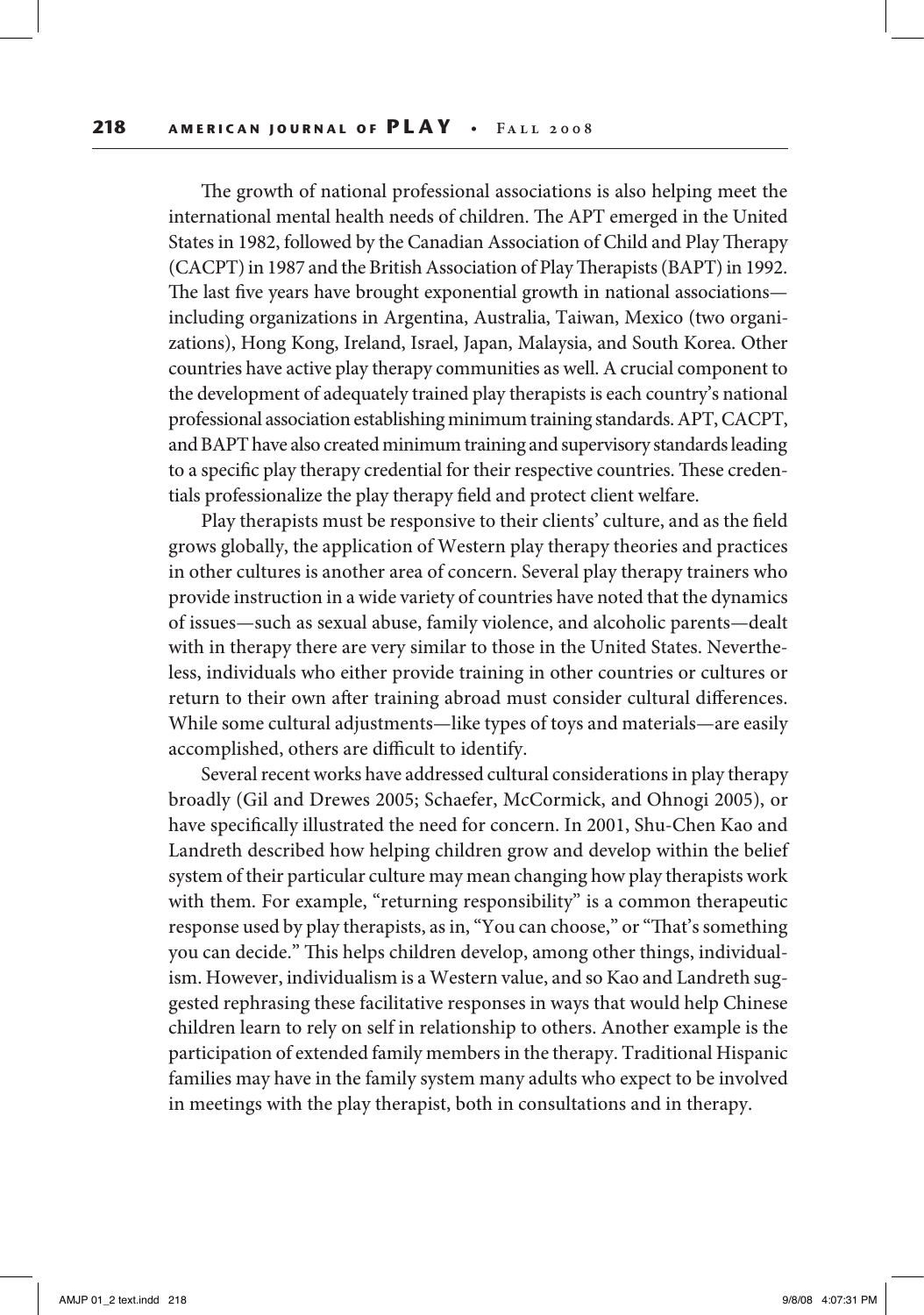Clear, intentional, and thoughtful application of cultural considerations to foundational play therapy skills, procedures, and philosophy is important to develop culturally sensitive play therapists throughout the world. Equally important, the cultural dimensions of play therapy beg for additional research to inform best practices.

Play therapy supervision is another critical component in developing welltrained, competent play therapists. As play therapy's popularity increases, the lack of literature written specifically on play therapy supervision has become apparent. Bratton, Landreth, and Homeyer first wrote about the importance of play therapy supervision and discussed an intensive supervision model in 1993. In 2004 and 2006, Ray differentiated between basic and more advanced play therapy skills and provided information about how supervisors can work more effectively with supervisees.

Given the nonverbal nature of play therapy, supervisees may benefit from exploring supervision issues through nonverbal means. Perhaps supervision experiences that use symbolism, metaphoric play, and art would be appropriate, if not the standard. Children are unpredictable and, in the safety of the playroom, may interact with the therapist in any number of ways. For example, children may be aggressive toward the therapist, demonstrate intense repetitive play, or express themselves symbolically and metaphorically. The play therapist must understand these dynamics. Experiencing these same dynamics in the supervision process would lead supervisees to a greater depth of understanding than they could get from words alone (Morrison and Homeyer forthcoming 2008).

Another issue is play therapists' personal problems, which may cause difficulty in therapeutic relationships. Quality play therapy supervision includes working with therapists who have personal issues and difficulties and must prevent those from affecting their counseling. Gil and Lawrence C. Rubin (2005) have suggested that countertransference issues are more frequent in therapeutic relationships involving children. Children bring their entire system—self, parents, siblings, agencies, schools, physicians, psychiatrists, and others—to therapy, thereby providing many different aspects of themselves to which the therapists may react. The supervisory process must address play therapists' reactions. Unfortunately, there is a lack of experienced play therapists, well grounded in theory, with training in supervisory skills, to mentor the growing numbers of new professionals. This is particularly true in international settings. Additionally, some countries do not have well-defined parameters or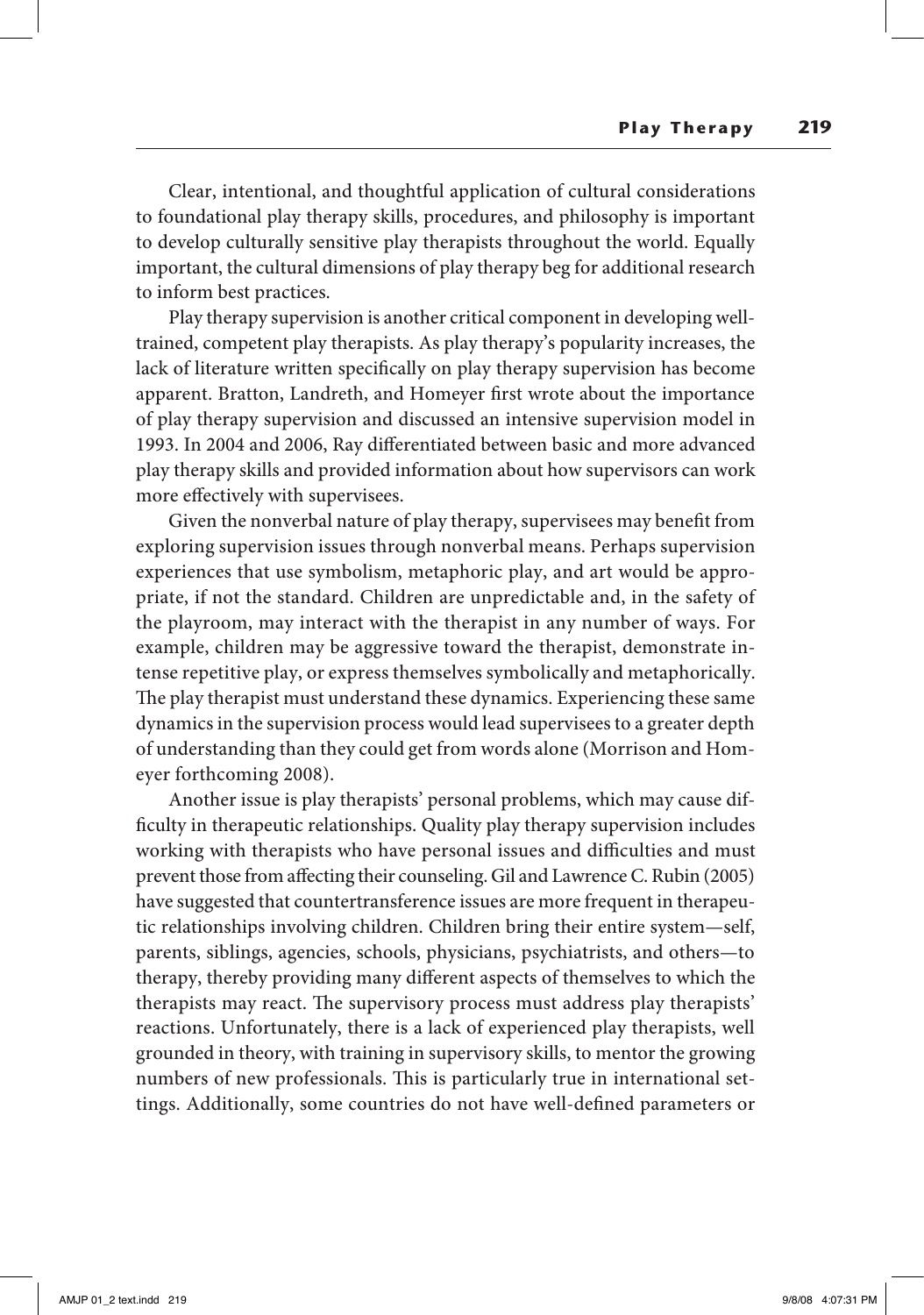expectations for supervised experiences during the training of mental health professionals.

### **Trends**

Several important trends also characterize play therapy today. One of the most significant is disaster relief for children. Immediately after a disaster, children benefit from play interventions, with play therapy coming later as a follow-up intervention where and when available. In personal communication with the authors in 2007, Jennifer N. Baggerly referred to this type of play therapy as "psychological first aid." Psychological first aid differs from traditional play therapy in that it is an immediate intervention designed to attend to the child's most urgent psychological need, perhaps in only a single session. Previously, Baggerly and Nadine D. Mescia (as cited in Baggerly 2006) developed a model, Child  $C^3$ ARE, to train play therapists to provide individual interventions to children in disaster response situations. Elsewhere, Janine S. Shelby has worked with the National Center for Child Traumatic Stress and Operation USA, a disaster relief and development organization, to include play-based crisis interventions in a *Psychological First Aid (PFA) Field Operations Guide*. A number of other professionals, representing APT, have served on a task force to incorporate play-based interventions further in this type of crisis work for children. Teams of mental health professionals used these interventions in Sri Lanka after the Indian Ocean tsunami of 2004.

These are tremendous accomplishments and significant steps forward, but the need continues for crisis organizations, such as the American Red Cross and others, to do more to provide developmentally appropriate mental health interventions for children during times of disaster response. Children's services must be standard procedure, and play therapy responders must be ready to assist when called. Baggerly recommended that play therapists receive in-depth training in disaster response principles and procedures, join emergency relief organizations, and continue to research developmentally appropriate disaster relief interventions for children.

An unrelated but equally important trend in play therapy is the adaptation of filial therapy into prekindergarten and elementary classroom settings. Though launched twenty years ago, filial therapy remains an active growth area and is an appropriate intervention to meet the New Freedom Commission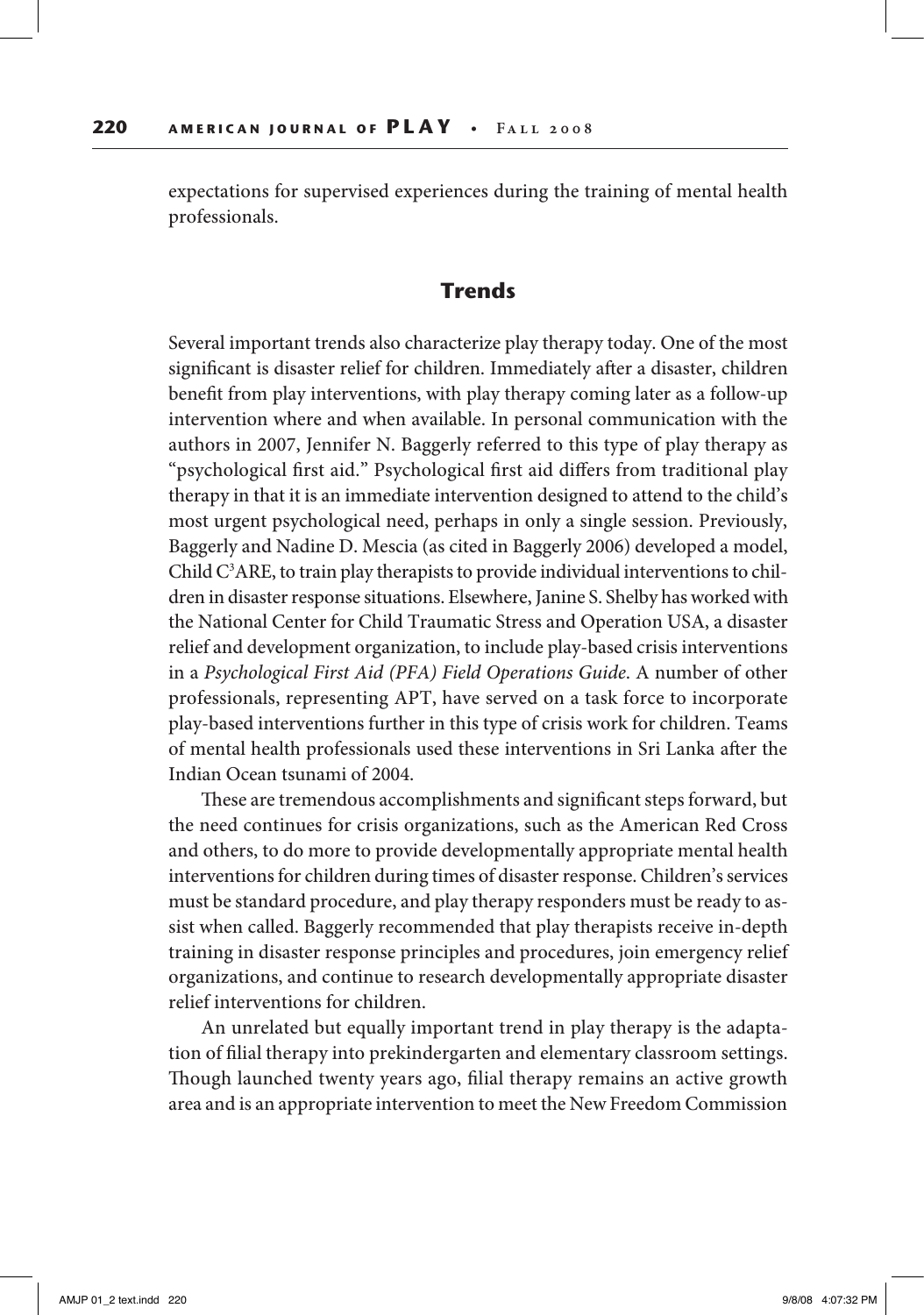on Mental Health's 2003 call for prevention and early intervention services to young children. Research has shown successful use of the child-parent relationship training (CPRT) model noted above in working with preschool teachers whose students are hard of hearing and deaf (Smith and Landreth 2004). In an innovative study in 2002, Leslie Jones, Tammy J. Rhine, and Bratton investigated the effects of CPRT with high school mentors to determine the impact on the behavior of four- and five-year-olds referred for school adjustment problems. In similar studies in 2003, Christopher J. Brown, working both alone and in partnership with Jodi M. Crane, investigated the effects of CPRT with undergraduate students enrolled in human services classes. These studies revealed positive outcomes in child-behavior changes and the teachers' ability to learn and use therapeutic skills.

Another trend based on principles and procedures similar to CPRT but additionally influenced by Alfred Adler is kinder training. JoAnna White, Mary Flynt, and Kay Draper designed it in 1997 to train kindergarten teachers as therapeutic agents. It helps teachers generalize filial therapeutic skills to the classroom setting. Several recent studies indicate promising results from it (Post et al. 2004; Draper et al. forthcoming; White and Wynne forthcoming). While the absence of random assignment and control groups limits the strength of these studies, they reveal increases in teachers' empathic interactions with students, decreases in child behavior problems, and improvement in early literacy skills.

Similarly, a twenty-week version of child-teacher relationship training (CTRT), developed by Mary O. Morrison in 2007, has extended CTRT to the training and supervision of Head Start teachers and classroom aid teams. In addition to adapting the CTRT manual for their classrooms, participants in Morrison's study received ten additional weeks of training. The results suggest that CTRT is an effective, developmentally responsive intervention for use with young, at-risk children to ameliorate their behavioral difficulties. In a 2007 research study, Wendy P. Helker found that teachers and aides who participated in the CTRT program increased their use of play therapy skills in the classroom and maintained them during follow-up. Further, there was a statistically significant relationship between teachers' and aides' higher use of play therapy skills and a decrease in students' externalizing behaviors at post testing. These studies confirm the effectiveness of training teachers to use play therapy skills to address the behavioral difficulties of young children in a school setting.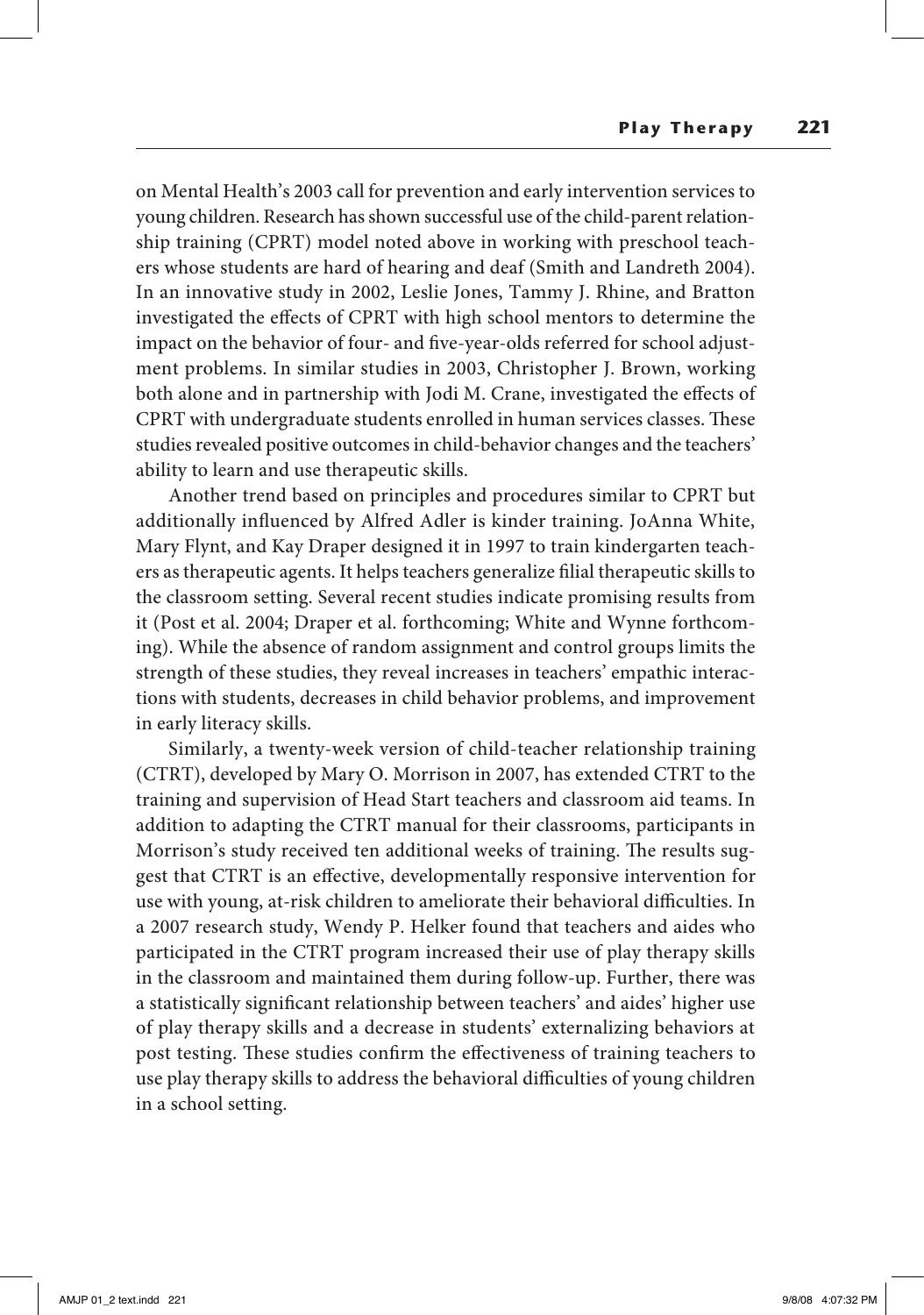Another trend is an increase in play therapy publication and research. Professional play therapy literature has been rapidly expanding its rich sixty-year accumulation due to global growth of the field, increased graduate-level academic opportunities, and greater focus on research. For example, the Center for Play Therapy, which collects and houses all play therapy literature in its archives, identified approximately 575 play therapy books, chapters, dissertations, and journal articles published in the last five years. Additionally, as Ray found in a comprehensive analysis of peer-reviewed journals and reported personally to the authors, counselor educators publish more frequently in the *International Journal of Play Therapy* than anywhere except in the journals of the various divisions of the American Counseling Association. In 2008, the *International Journal of Play Therapy* moved from a semiannual to quarterly status, thereby providing additional opportunities in a play-therapy-specific venue. However, additional play therapy articles remain needed in a wide variety of professional journals to increase other mental health professionals' awareness and credibility of the field.

At the same time that play therapy literature has been expanding, the quality and rigor of research standards have been changing. Broad-based research projects using poorly defined and convenient samples without comparison groups, and treating global problem behaviors without clearly specified protocols or approaches, no longer meet the demands of the current mental health environment. Quality research—such as between-group design experiments, random assignment of subjects, use of treatment manuals and protocols, clearly defined client samples (gender, age, race, and other)—and appropriate analyses of data are required, as are single-case designs that meet rigorous research standards. All such research must meet current standards.

Meanwhile, there is ongoing debate regarding empirical or evidence-based treatments, including their categorization as "best support" and "promising" (Ray 2006) or "well-established" and "probably efficacious" (Chambless and Hollon 1998). Both Ray and T. Kerby Neill (2006) have compared research in highly controlled laboratory settings with research in professional practice, or real-world, settings. Quality is, of course, essential in both. Ray urged researchers to use clearly defined, manualized treatment and provide detailed reporting of sample population demographics, including using specific categories such as anxious, hyperactive, or depressive problems rather than generic terms such as "acting out" or "problem behaviors." Ray also encouraged the field to replicate studies, while adhering to the same protocols with specific presenting problems,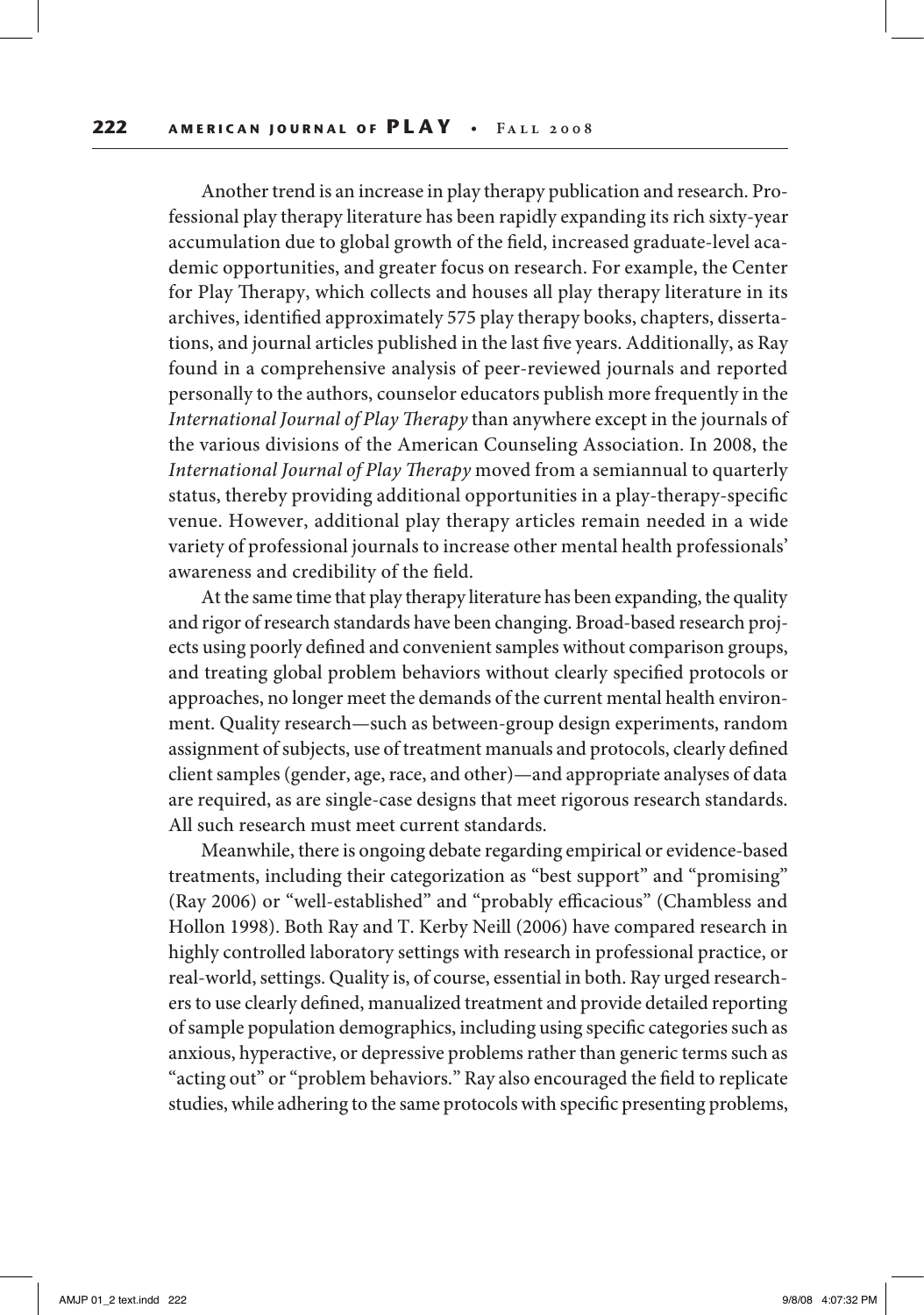in specific settings with independent researchers. When this occurs, a variety of play therapy treatment protocols will be acknowledged as "evidence based."

Neill reminded us of philosophical questions in the therapeutic process, asking whether it is the theory and protocol, or some other factor in the therapeutic experience, that produces effective treatment outcomes. He also suggested researching common factors in play therapy. In this, he citied the work of Bruce E. Wampold, who suggested that effective psychotherapy is due to the common factors of a working alliance between client and therapist, the therapist's competence and belief in the intervention, and the importance of the client's hope and expectations.

Recent meta-analyses of research about play therapy outcomes also support the importance of continuing study. A 2001 meta-analysis (Leblanc and Richie) revealed a moderate effect size (ES = .55) regarding play therapy's success with children. In the largest meta-analysis to date, performed in 2005 by Bratton, Ray, Rhine, and Jones, a collection of ninety-three research studies conducted between 1953 and 2000 revealed a larger treatment effect size (ES = .80) and indicated that play therapy was effective across a variety of presenting issues. Those studies using humanistic approaches to play therapy—primarily childcentered play therapy and nondirective play therapy—showed a still larger treatment effect (ES = .92). Play therapy approaches involving paraprofessionals (parents and other significant adults in children's lives, such as teachers) found an even greater effect size ( $ES = 1.05$ ). The authors concluded, therefore, that filial therapy—play therapy involving a child's parent or teacher—is an effective modality for intervening in young children's problems and provided the added benefit of potentially preventing the onset of more costly and serious problems across the lifespan.

# **Conclusion**

Play therapy is a dynamic, growing field. National associations comprised of culturally unique communities of play therapy advocates are establishing standards and are demanding clinical publications and training to help inform their practices. The number of university programs preparing play therapy supervisors, faculty, and researchers is rising. Treatment protocols and manualization are being refined and new ones developed, professional literature is mushrooming, and research is increasing. Moving forward, all these must continue, and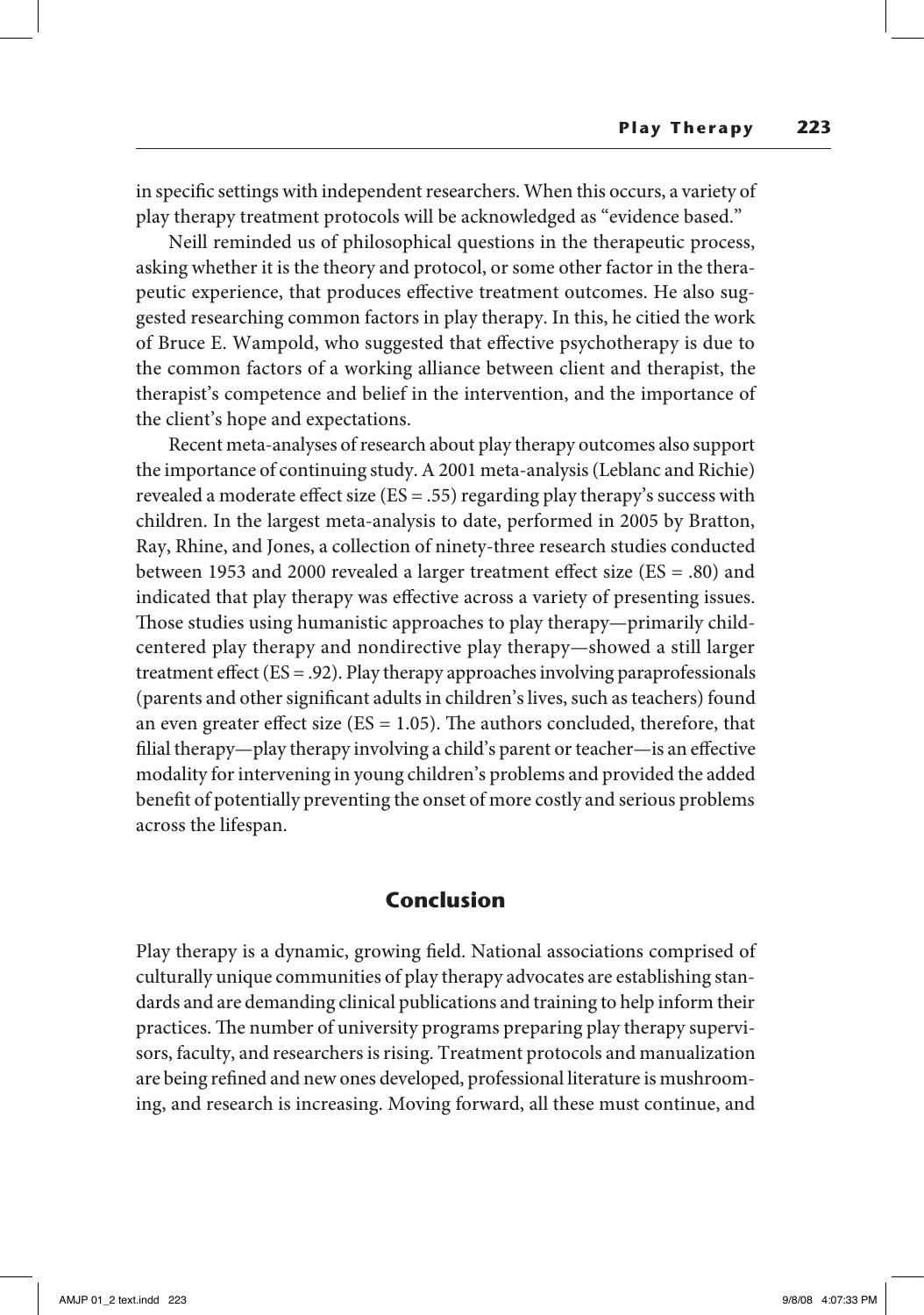all who are in the field must be more vocal in educating professionals and the public about what is necessary to make play therapy available to all children in need of services.

#### **REFERENCES**

Allan, John A. B. 1988. *Inscapes of the child's world: Jungian counseling in schools and clinic*s.

———. 1997. Jungian play psychotherapy. In *Play therapy theory and practice: A comparative presentation*, ed. Kevin J. O'Connor and Lisa Mages Braverman, 100–130.

Association for Play Therapy. http://www.a4pt.org/ps.index.cfm.

Axline, Virginia Mae. 1947. *Play therapy: The inner dynamics of childhood*.

- Baggerly, Jennifer N. 2006. Preparing play therapists for disaster response: Principles and practices. *International Journal of Play Therapy* 15:59–81.
- Begley, Sharon. 1997. How to build a baby's brain. *Newsweek*, March 1. http://www .newsweek.com/id/95363.
- Benedict, Helen E. 2006. Object relations play therapy: Applications to attachment problems and relational trauma. In *Contemporary play therapy: Theory, research, and practice*, ed. Charles E. Schaefer and Heidi Gerard Kaduson, 3–27.
- Bergen, Doris, and Juliet Cosica. 2001. *Brain research and childhood education: Implications for educators*.
- Bratton, Sue C., and Kelly Webb Ferebee. 1999. The use of structured expressive art activities in group activity therapy with preadolescents. In *The handbook of group play therapy: How to do it, how it works, whom it's best for*, ed. Daniel S. Sweeny and Linda E. Homeyer, 192–214.
- Bratton, Sue C., Garry Landreth, and Linda E. Homeyer. 1993. An intensive three day play therapy supervision/training model. *International Journal of Play Therapy* 2:61–79.
- Bratton, Sue C., Dee C. Ray, Tammy Rhine, and Leslie Jones. 2005. The efficacy of play therapy with children: A meta-analytic review of treatment outcomes. *Professional Psychology: Research and Practice* 36:376–90.
- Brinkmeyer, Mary Y., and Sheila M. Eyberg. 2003. Parent-child interaction therapy for oppositional children. In *Evidence-based psychotherapies for children and adolescents*, ed. Alan E. Kazdin and John R. Weisz, 204–23.

Brody, Viola A. 1993. *The dialogue of touch: Developmental play therapy*.

Brown, Christopher J. 2003. Filial therapy training with undergraduate teacher trainees: Child-teacher relationship training. PhD diss., University of North Texas, 2000. *Dissertation Abstracts International*, A 63(09), 3112.

Carey, Lois J. 1998. *Sandplay therapy with children and families*.

Center for Play Therapy, University of North Texas. The world of play therapy literature. http://cpt.unt.edu/researchpublications/literature-index.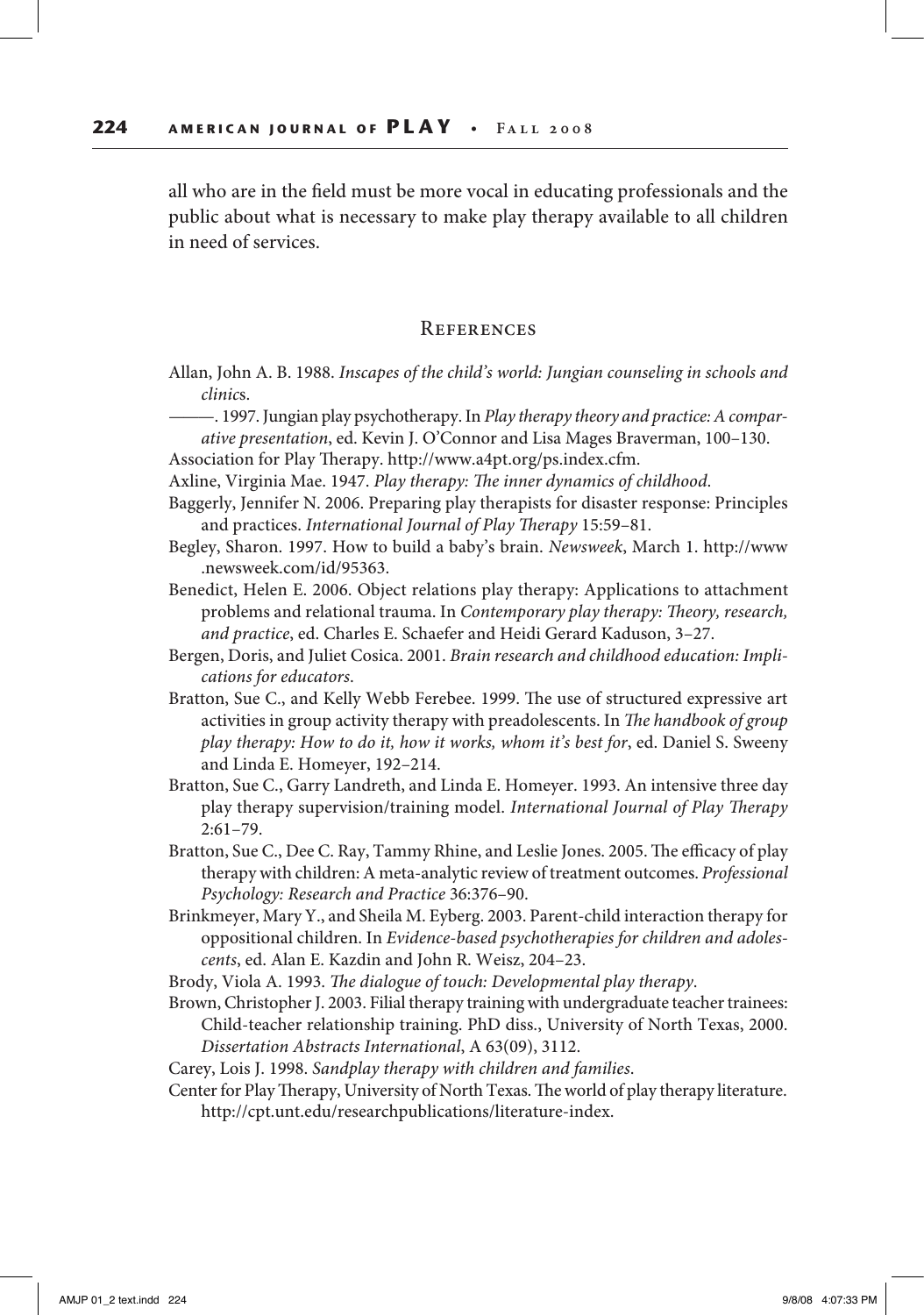- Chambless, Dianne L., and Steven D. Hollon. 1998. Defining empirically supported therapies. *Journal of Consulting and Clinical Psychology* 66:7–18.
- Crane, Jodi M., and Christopher J. Brown. 2003. Effectiveness of teaching play therapy attitudes and skills to undergraduate human services majors. *International Journal of Play Therapy* 12:49–65.
- Draper, Kay, Christine Siegel, JoAnna White, and Caroline Solis. Forthcoming. Preschoolers, parents, and teachers (PPT): A preventive intervention with an at-risk population. *International Journal of Group Psychotherapy*.
- Flahive, Mon-hsin Wang, and Dee C. Ray. 2007. Effect of group sandtray with preadolescents. *Journal for Specialists in Group Work* 32:362–82.
- Freud, Anna. 1928. *Introduction to the technique of child analysis*.
- Frost, Joe L. 1998. Neuroscience, play and child development. Paper presented at the IPA/USA Triennial Conference, Longmont, CO.
- Gallo-Lopez, Loretta, and Charles E. Schaefer, eds. 2005, first published 2003. *Play therapy with adolescents*.
- Gil, Eliana. 1991. *The healing power of play: Working with abused children.*
- ———. 1994. *Play in family therapy*.
- Gil, Eliana, and Athena A. Drewes. 2005. *Cultural issues in play therapy.*
- Gil, Eliana, and Lawrence C. Rubin. 2005. Countertransference play: Informing and enhancing therapist self-awareness through play. *International Journal of Play Therapy* 14:87–102.
- Ginott, Haim G. 1960. A rationale for selecting toys in play therapy. *Journal of Consulting Psychology* 24:243–46.
- Ginsburg, Kenneth R. 2007. The importance of play in promoting healthy child development and maintaining strong parent-child bonds*. Pediatrics* 119:182–91.
- Guerney, Bernard G. 1969. *Psychotherapeutic agents: New roles for non-professionals, parents, and teachers.*
- Guerney, Louise F. 1983. Client-centered (nondirective) play therapy. In *Handbook of play therapy*, ed. Charles E. Schaefer and Kevin J. O'Connor, 21–64.
- Harvey, Steve. 2006. Dynamic play therapy. In *Contemporary play therapy*, ed. Charles E. Schaefer and Heidi G. Kaduson, 55–81.
- Helker, Wendy Pretz. 2007. The impact of child teacher relationship training on teachers' and aides' use of relationship-building skills and the effect on student classroom behavior. PhD diss., University of North Texas, 2006. *Digital Dissertations,* DAI-A 68/02 (Aug 2007).
- Hess, Barbara A., Phyllis Post, and Claudia Flowers. 2005. A follow-up study of kinder training for preschool teachers of children deemed at-risk. *International Journal of Play Therapy* 14:103–15.
- Homeyer, Linda E., and Daniel S. Sweeney. 1998. *Sandtray: A practical manual*.
- Jernberg, Ann Marshak. 1979. *Theraplay: A new treatment using structured play for problem children and their families*.
- Jones, Leslie, Tammy J. Rhine, and Sue C. Bratton. 2002. High school students as therapeutic agents with young children experiencing school adjustment difficulties: The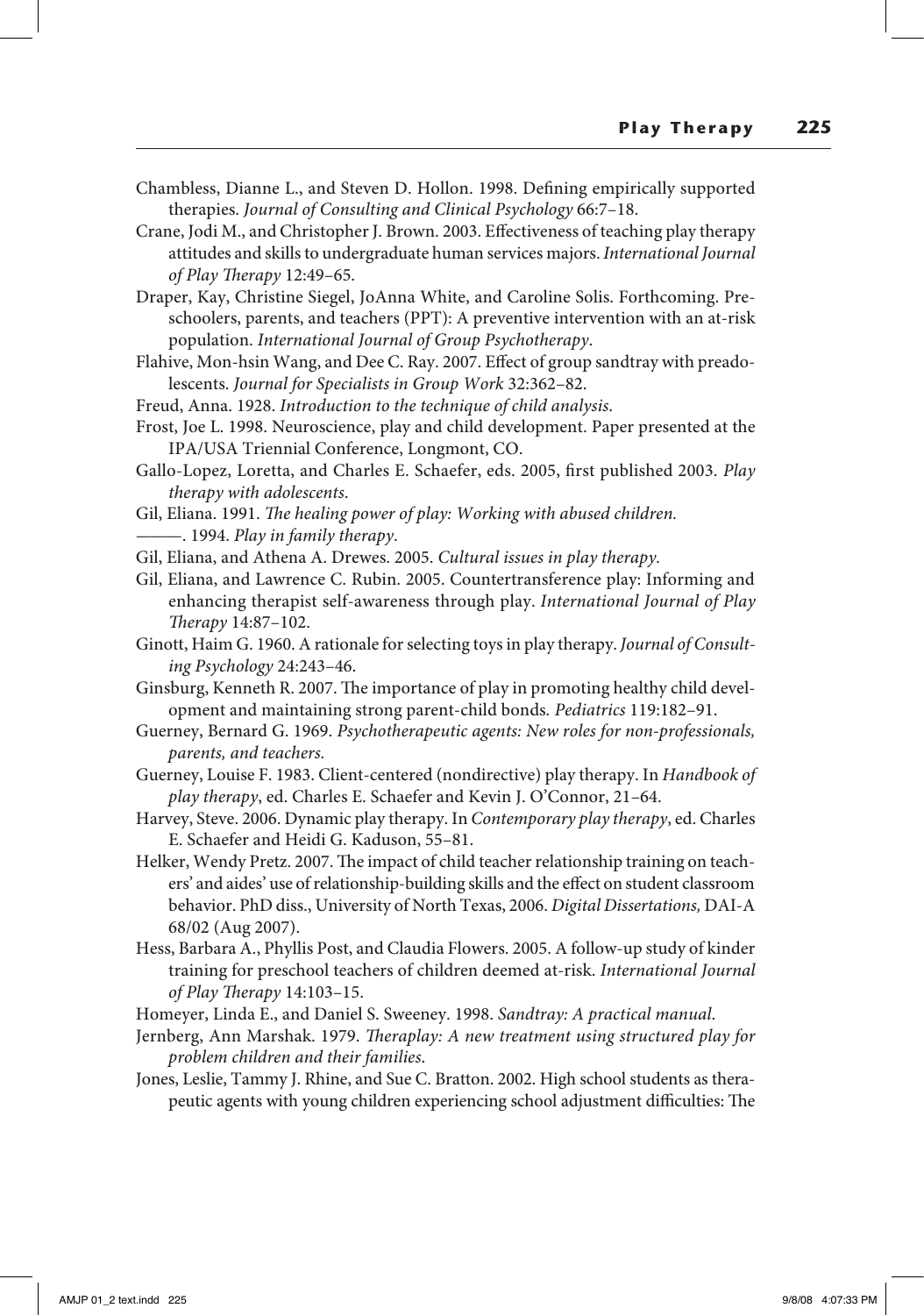effectiveness of a filial therapy training model. *International Journal of Play Therapy* 11:43–62.

- Kao, Shu-Chen, and Garry L. Landreth. 2001. Play therapy with Chinese children: Needed modifications. In *Innovations in play therapy: Issues, process, and special populations,* ed. Garry L. Landreth, 43–50.
- Klein, Melanie. 1932. *The psycho-analysis of children*.
- Knell, Susan M. 1993. *Cognitive-behavioral play therapy.*
- Kottman, Terry. 2003, first published 1995. *Partners in play: An Adlerian approach to play therapy.*
- Landreth, Garry L. 2002, first published 1991. *Play therapy: The art of the relationship*.
- Landreth, Garry L., and Sue C. Bratton. 2006. *Child Parent Relationship Therapy (CPRT): A 10–session filial therapy model*.
- Leblanc, Michael, and Martin Ritchie. 2001. A meta-analysis of play therapy outcomes. *Counselling Psychology Quarterly* 14:149–63.
- Lowenfeld, Margaret. 1935. *Play in childhood*.
- Malchiodi, Cathy A., ed. 2005. *Expressive therapies*.
- Morrison, Mary O. 2007. An early mental health intervention for disadvantaged preschool children with behavior problems. The effects of training Head Start teachers in child teacher relationship training (CTRT). PhD diss., University of North Texas, 2006. *Digital Dissertations*, DAI-A 67/08, (Feb 2007).
- Morrison, Mary O., and Linda E. Homeyer. Forthcoming 2008. Supervision in the sand. In *Supervision can be playful: Techniques for child and play therapist supervisors*, ed. Athena A. Drewes and Jodi Ann Mullen.
- Moustakas, Clark E. 1959. *Psychotherapy with children: The living relationship*.
- Nash, J. Madeleine. 2001. Fertile minds. *Time*, June 24. http://www.time.com/time/ magazine/article/0,9171,137214,00.html.
- Neill, T. Kerby, ed. 2006. *Helping others help children: Clinical supervision of child psychotherapy.*
- Norton, Carol Crowell, and Byron E. Norton. 1997. *Reaching children through play therapy: An experiential approach.*
- Oaklander, Violet. 1988, first published 1978. *Windows to our children: A Gestalt therapy approach to children and adolescents*.
	- ———. 2006. *Hidden treasure: A map to the child's inner self.*
- O'Connor, Kevin J. 1991. *The play therapy primer: An integration of theories and techniques.*
- Office of the United Nations High Commissioner for Human Rights. 1989. Convention on the rights of the child. General Assembly resolution 44/25. http://www.unhchr .ch/html/menu3/b/k2crc.htm.
- Packman, Jill, and Sue C. Bratton. 2003. A school-based group play/activity therapy intervention with learning disabled preadolescents exhibiting behavior problems. *International Journal of Play Therapy* 12:7–29.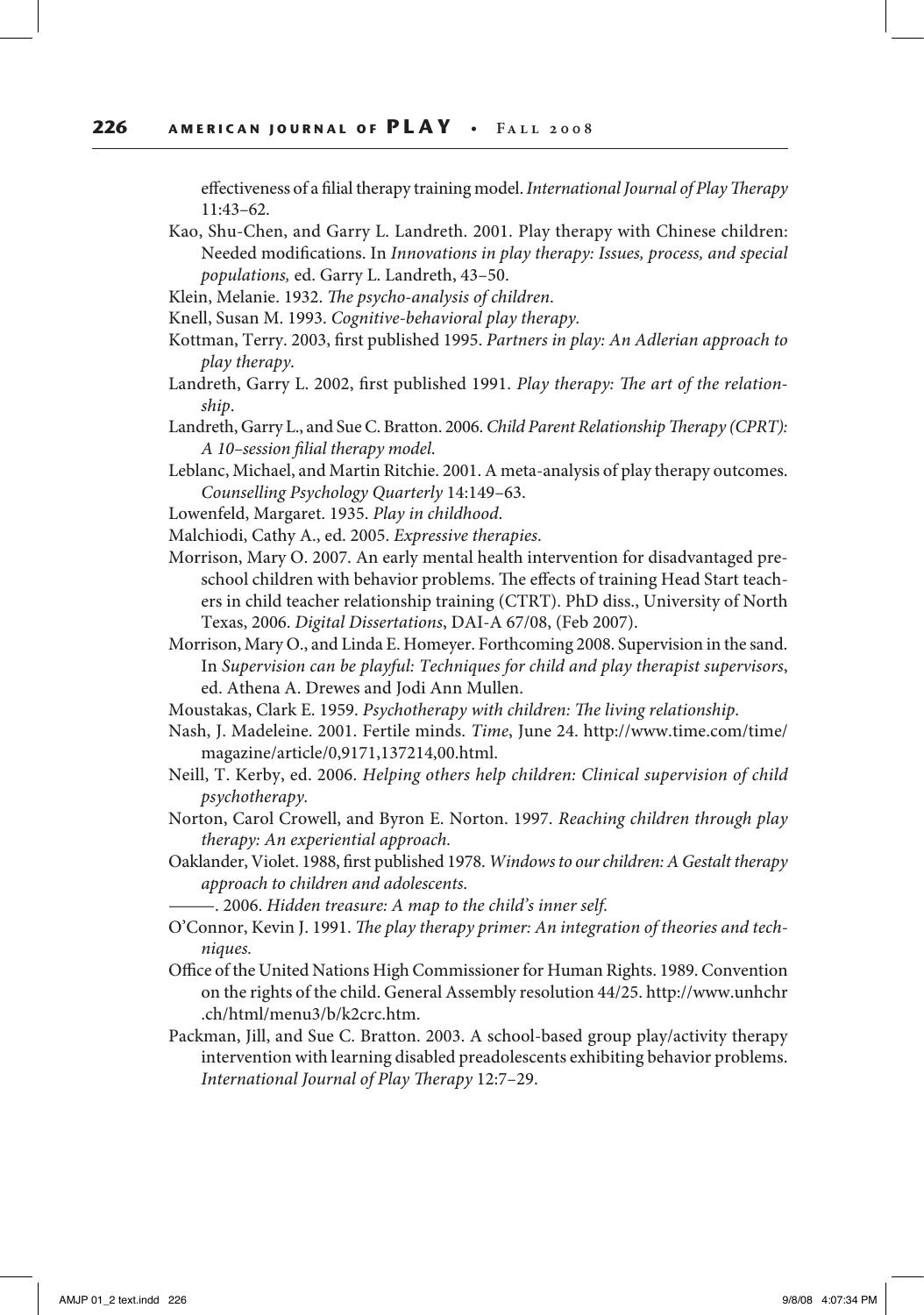- Perry, Bruce D. 2006. Applying principles of neurodevelopment to clinical work with maltreated and traumatized children: The neurosequential model of therapeutics. In *Working with traumatized youth in child welfare*, ed. Nancy Boyd Webb, 27–52.
- Perry, Bruce D., and Maia Szalavitz. 2006. *The boy who was raised as a dog: And other stories from a child psychiatrist's notebook*.
- Piaget, Jean. 1951. *Play, dreams and imitation in childhood*.
- Post, Phyllis, Melissa McAllister, Angela Sheely, Barbara Hess, and Claudia Flowers. 2004. Child-centered kinder training for teachers of pre-school children deemed at-risk. *International Journal of Play Therapy* 13:53–74.
- President's New Freedom Commission on Mental Health. 2003. *Achieving the promise: Transforming mental health care in America. Goal 4: Early mental health screening, assessment, and referral to services are common practice.* http://www.mentalhealthcommission.gov/reports/FinalReport/FullReport-05.htm.
- Ray, Dee C. 2004. Supervision of basic and advanced skills in play therapy. *Journal of Professional Counseling: Practice, Theory & Research* 32:28–41.
	- ———. 2006. Evidenced-based play therapy. In *Contemporary play therapy: Theory, research, and practice*, ed. Charles E. Schaefer and Heidi Kaduson, 136–57.
- Ray, Dee C., Sue C. Bratton, Tammy Rhine, and Leslie Jones. 2001. The effectiveness of play therapy: Responding to the critics. *International Journal of Play Therapy* 10:85–108.
- Schaefer, Charles E., ed. 1993. *Therapeutic powers of play.*
	- ———, ed. 2003a. *Play therapy with adults.*
- ———. 2003b. Prescriptive play therapy. In *Foundations of play therapy*, ed. Charles E. Schaefer, 306–20.
- Schaefer, Charles E., and Lois J. Carey. 1994. *Family play therapy*.
- Schaefer, Charles E., and Heidi Gerard Kaduson, eds. 2006. *Contemporary play therapy: Theory, research, and practice.*
- Schaefer, Charles E., Judy McCormick, and Akiko Ohnogi, eds. 2005. *International handbook of play therapy.*
- Shelby, Janine S. 2005. APT Teams share Operation USA Sri Lankan disaster relief observations. *APT Newsletter* 46:3–12.
- Shen, Yu-Pei, and Stephen A. Armstrong. 2008*.* Impact of group sandtray therapy on the self-esteem of young adolescent girls. *Journal for Specialists in Group Work* 33:118–37.
- Slavson, S. R. 1945, first published 1943. *An introduction to group therapy*.
- Smith, David Michael, and Garry L. Landreth. 2004. Filial therapy with teachers of deaf and hard of hearing preschool children. *International Journal of Play Therapy* 13:13–33.
- Stien, Phyllis T., and Joshua C. Kendall. 2004. *Psychological trauma and the developing brain: Neurologically based interventions for troubled children*.
- Strong National Museum of Play. Recess, play, and learning studies. http://www .museumofplay.org/about\_play/recess\_play.html.